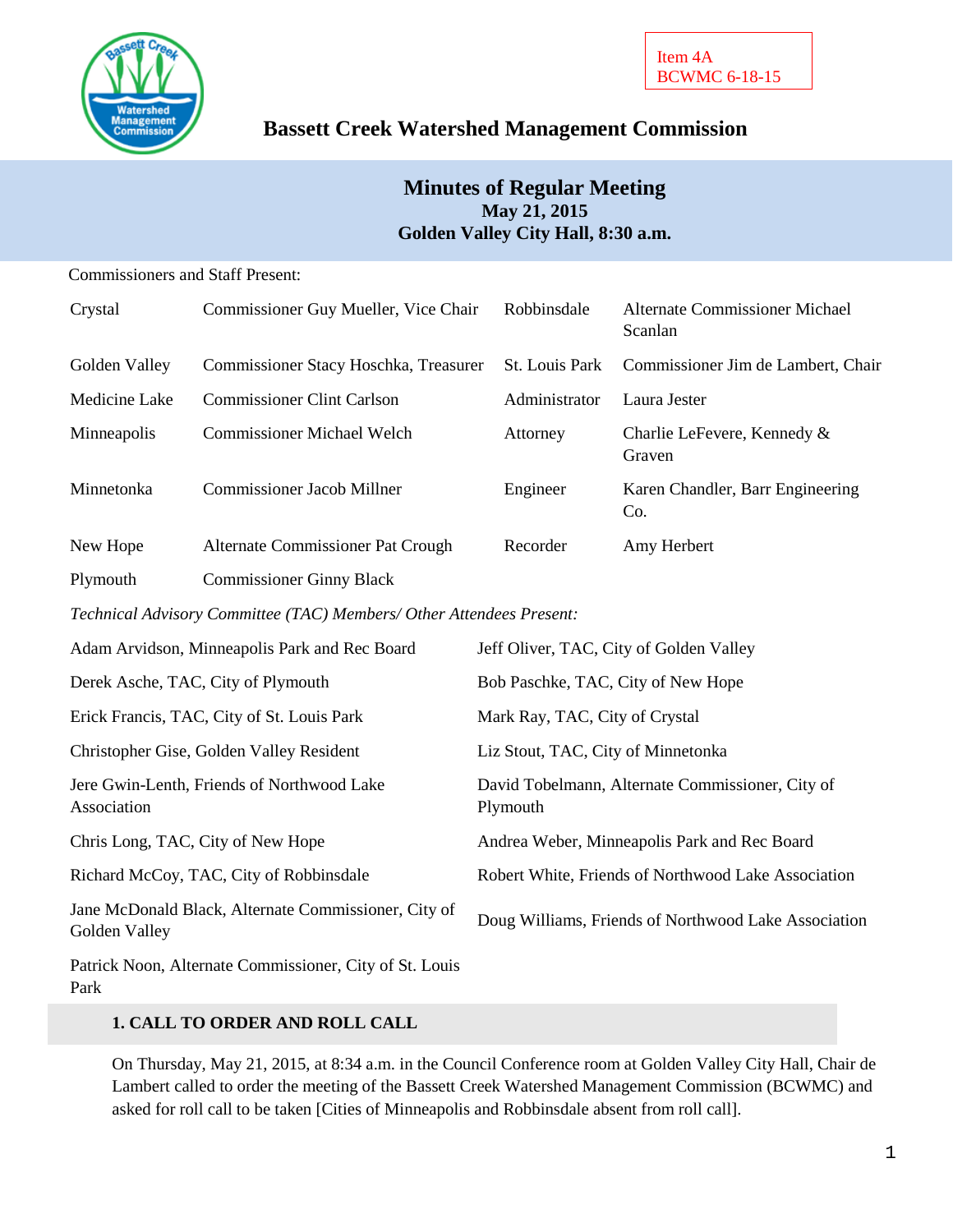#### **2. CITIZEN FORUM ON NON-AGENDA ITEMS**

No items were raised.

#### **3. AGENDA**

Chair de Lambert requested that item 6E – Discuss Clean Water Partnership Grant Award and Northwood Lake Improvement Project (NL-1) be moved forward in the agenda to immediately follow item 6B – Consider Submitting Draft Watershed Management Plan for 90-day Review. Commissioner Black moved to approve the agenda as amended. Commissioner Mueller seconded the motion. Upon a vote, the motion carried 7-0. [Cities of Minneapolis and Robbinsdale absent from vote.]

*[Commissioner Welch, Minneapolis, and Alternate Commissioner Scanlan arrive.]*

#### **4. CONSENT AGENDA**

Commissioner Hoschka moved to approve the Consent Agenda. Alternate Commissioner Crough seconded the motion. Upon a vote, the motion carried 9-0. [The following items were approved as part of the Consent Agenda: the April 16, 2015, Commission Meeting minutes, the monthly financial report, the payment of the invoices, Approval of 26<sup>th</sup> Avenue North Development-Minneapolis, Approval Not to Waive Monetary Limits on Municipal Tort Liability, Approval of Reimbursement Request from City of Minneapolis for CR2012 Main Stem Restoration Project, Accept and Authorize Distribution of Fiscal Year 2014 Financial Audit, and Approval of Agreement with Metropolitan Council for Participation in 2015 Citizen-Assisted Monitoring Program (CAMP)]. The general and construction account balances reported in the Fiscal Year 2015 Financial Report prepared for the May 21, 2015, meeting are as follows:

| <b>Checking Account Balance</b>           | \$749,681.98       |
|-------------------------------------------|--------------------|
| TOTAL GENERAL FUND BALANCE                | \$749,681.98       |
| TOTAL CASH & INVESTMENTS ON-HAND (5/1315) | \$3,377,702.98     |
| CIP Projects Levied – Budget Remaining    | $(\$4,137,299.52)$ |
| <b>Closed Projects Remaining Balance</b>  | \$759,596.54       |
| 2012-2014 Anticipated Tax Levy Revenue    | \$9,634.81         |
| 2015 Anticipated Tax Levy Revenue         | \$1,000,000.00     |
| <b>Anticipated Closed Project Balance</b> | \$250,038.27       |

# **5. PUBLIC HEARING: Receive Comments on Draft 10-year Watershed Management Plan**

Chair de Lambert opened the public hearing and called for comments on the BCWMC draft Watershed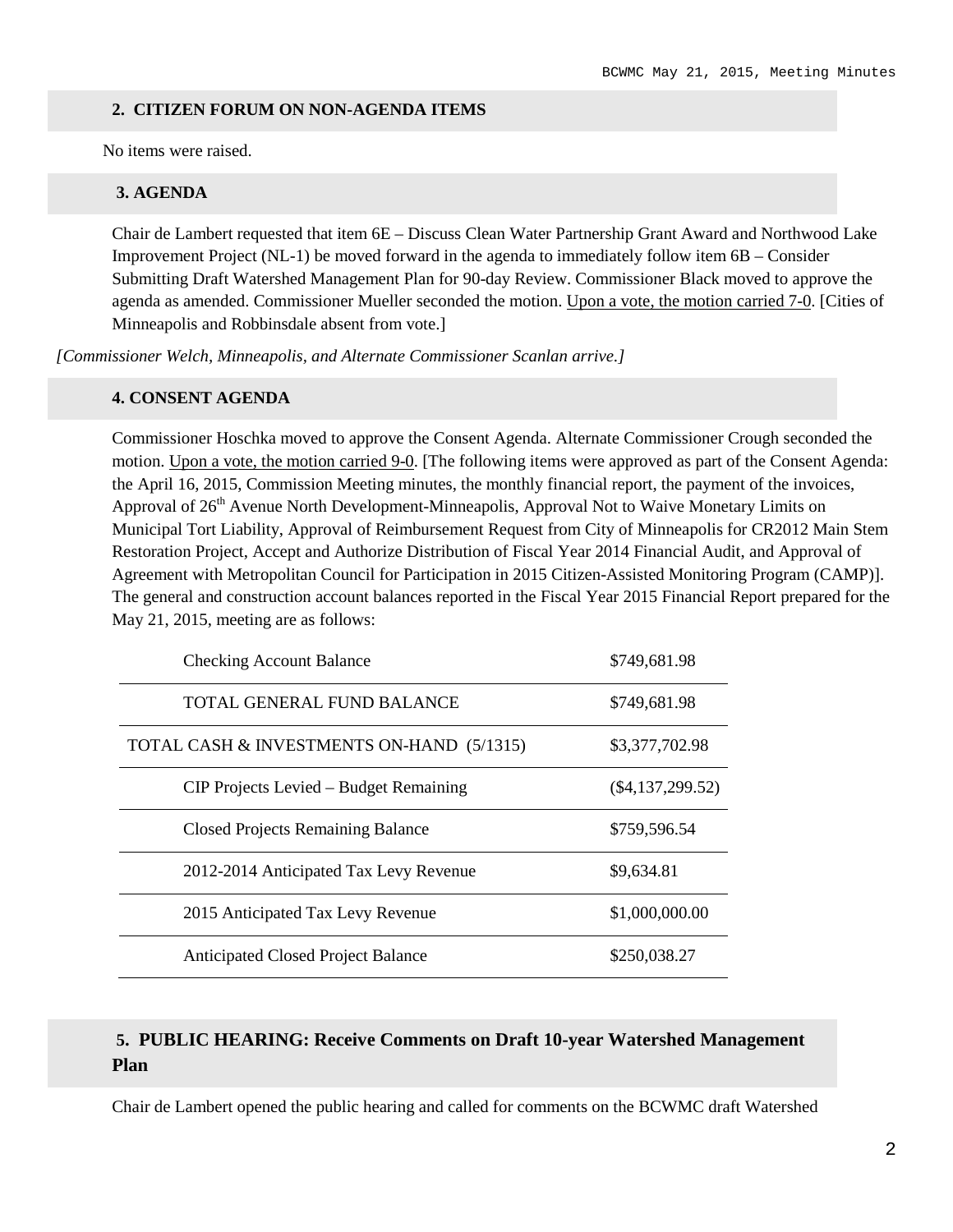Management Plan. He called for comments again. Upon hearing no comments, Chair de Lambert closed the hearing at 8:40 a.m.

# **6. BUSINESS**

# **A. Receive Presentation from Minneapolis Park and Recreation Board Staff on Theodore Wirth Park Master Plan**

Andrea Weber of the Minneapolis Park and Recreation Board (MPRB) introduced herself and Adam Arvidson, also with the MPRB. Ms. Weber gave a presentation with an overview of the Theodore Wirth Park, and the Park's Master Plan process. She explained that the result of the master plan process is a 100-page document detailing what the Master Plan will accomplish over the next 20 years. Ms. Weber noted that the public comment period extended from October 15, 2014, to January 9, 2015, and that the MPRB received 160 comments prior to the public hearing. She said comments were received from six outside partner agencies. She described how the MPRB organized the received comments by sorting them into themes. Ms. Weber detailed how the MPRB handled the responses to comments.

Ms. Weber reported that the plan has been approved by the MPRB Board and the Metropolitan Council's Park and Open Space Committee and will soon be in front of the Metropolitan Council Board.

Ms. Weber presented maps of different areas of the park, talked about features of the park and described changes to the park as outlined in the master plan. She went into detail about the natural surface trail system, particularly the off-road bike trails. Ms. Weber responded to comments and questions. She offered to host a trail walk with Commissioners to they could see the natural surface trail system.

Commissioner Welch remarked that the BCWMC and the MPRB have a lot of opportunity to work together as not much construction has occurred yet. He recommended that the MPRB participate in the BCWMC's TAC meetings. Commissioner Hoschka suggested that the MPRB collaborate with the BCWMC on signage in the park. Ms. Weber said that the Commission could send further comments and questions to Administrator Jester, who would forward them to the MPRB.

*[Commissioner Hoschka, Golden Valley, departed the meeting. Alternate Commissioner McDonald Black present to represent Golden Valley.]*

# **B. Consider Submitting Draft Watershed Management Plan for 90-Day Review**

**i. Approval of Technical Advisory Committee Recommendations on Requirements Document**

Engineer Chandler explained that the Requirements Document will be incorporated into the Watershed Management Plan as an appendix and the Commission would need to approve the Requirements Document prior to taking action to submit the Draft Plan for the 90-day review. She described what was included in the Requirements Document and summarized the revisions to the document.

There was discussion about items in the revised Requirements Document. Commissioner Welch suggested that the Commission add to a future agenda a discussion of the fee structure so the Commission can ensure the fees are appropriate for the revised requirements. Commissioner Welch asked for more information on the document's concept of "MIDS or equivalent standard." Engineer Chandler described why this language is used in the document.

Commissioner Black moved to approve the TAC's recommended changes to the BCWMC's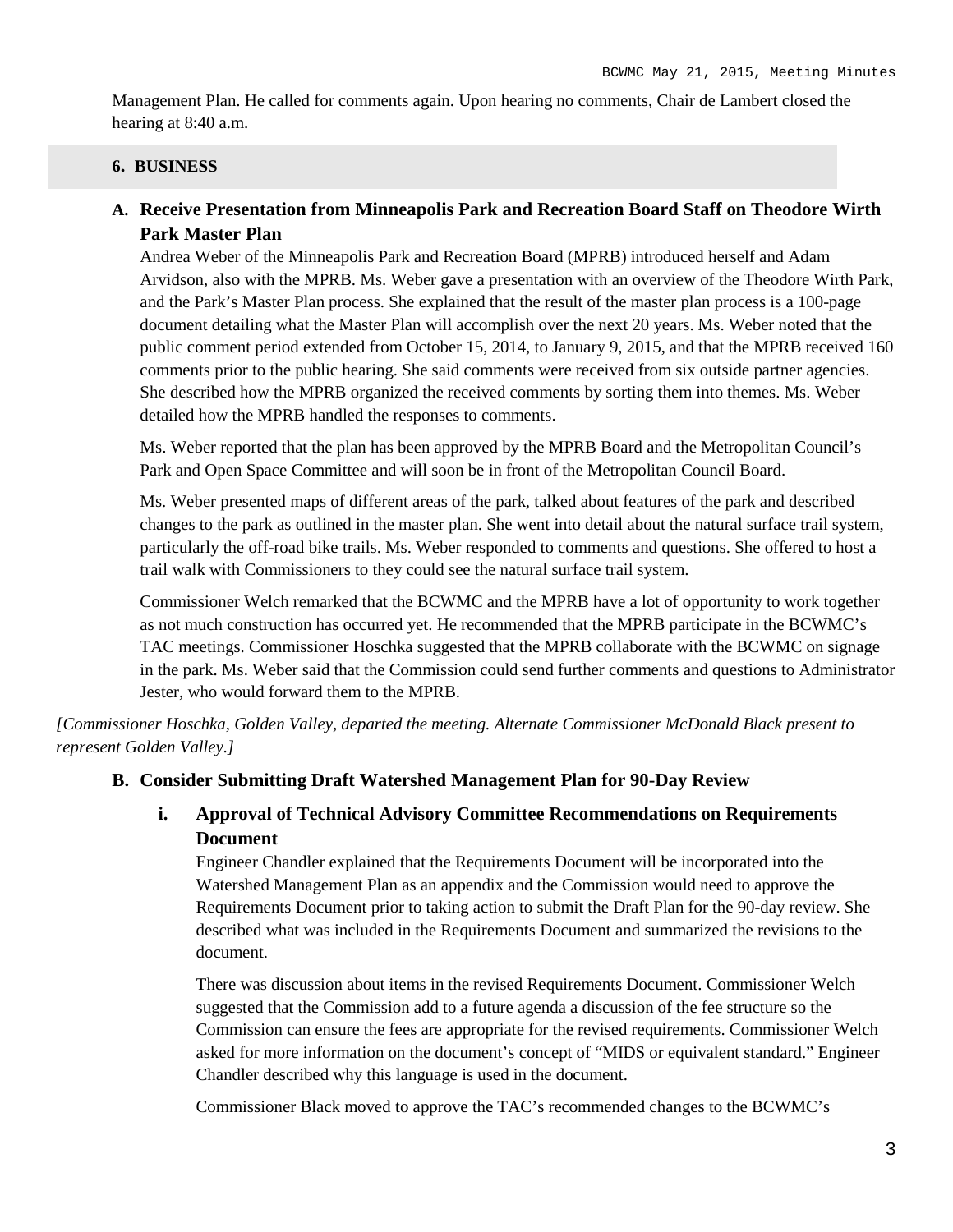Requirements Document and to include the revised Requirements Document in the BCWMC's Watershed Management Plan. Alternate Commissioner McDonald Black seconded the motion. Mr. Asche asked how the benefit of the stream buffer is quantified. Engineer Chandler responded that the benefit could be quantified if the buffer were bigger but the smaller the buffer, the harder it is to quantify. There was a discussion of the BCWMC's priority streams and a lengthy discussion on the stream buffer requirement in the revised Requirements Document. Staff noted the buffer requirement was discussed and negotiated during several meetings including TAC meetings, Plan Steering Committee meetings, and Commission workshops. Mr. Asche requested a fact sheet on buffers that cities can use with developers to help justify the buffer requirement. Staff agreed to develop a fact sheet. Upon a vote, the motion carried 9-0.

# **ii. Direct Staff to Submit Draft Plan for 90-day Review**

Administrator Jester reminded the Commission that it received no comments during today's public hearing on the draft plan. She reported that staff submitted to State review agencies and other partners the responses to comments received during the 60-day review.

Administrator Jester said that staff is requesting Commission direction to submit the draft plan for the 90-day review. She summarized the anticipated timeline for the remaining steps of the watershed plan process:

- Draft Plan is submitted for 90-day review, which would start on approximately June 1;
- The Minnesota Board of Water and Soil Resources (BWSR) Metro Subcommittee would meet likely in late July or early August and Commission staff and Chair de Lambert would likely make a presentation to that subcommittee.
- The BWSR Metro Subcommittee would make a recommendation to the full BWSR Board.
- The BWSR Board does not have a July meeting so would take up the Subcommittee's recommendation at the August BWSR Board meeting.
- The BCWMC's September 17, 2015, meeting would include adoption of the final proposed plan as an agenda item.

Commissioner Welch moved to approve submitting the draft plan for the 90-day review. Alternate Commissioner Jane McDonald Black seconded the motion. Upon a vote, the motion carried 9-0.

# **C. Discuss Clean Water Partnership Grant Award and Northwood Lake Improvement Project (NL-1)**

Administrator Jester reported that the Commission was awarded a \$300,000 Clean Water Partnership Grant from the Minnesota Pollution Control Agency for the Northwood Lake Project. She noted that the grant was based on the project's implementation of option A, the underground stormwater reuse chamber, pump house and redistribution system and rain gardens and option C, the construction of a wet ponding basin on the west side of the lake.

Administrator Jester reminded the Commission that at next month's meeting the Commission will take action on its Major Plan Amendment, which incorporates the Northwood Lake project and the Honeywell Pond Expansion project into the Commission's CIP. Administrator Jester said that also at the June meeting, the Commission will be making a decision on which of the Northwood Lake project options to implement and setting a maximum levy amount for 2016. She asked what information the Commission would want in order to make those decisions. Administrator Jester described Envision, an in-depth guidance and rating system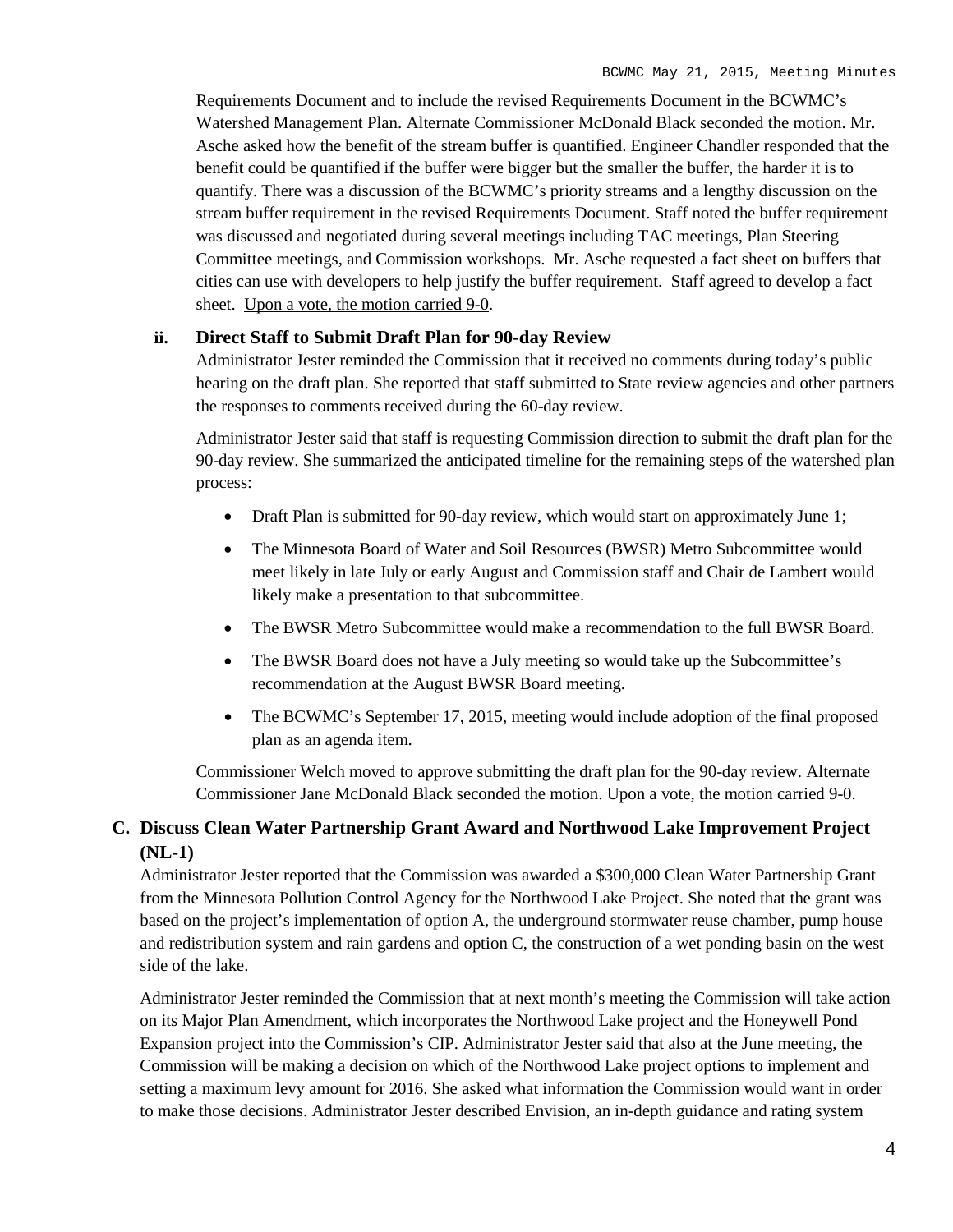used to assess the sustainability metrics of all types and sizes of infrastructure. She said that Barr Engineering staff walked through the process with her for the Northwood Lake project, comparing the stormwater reuse option to the stormwater ponding option, so many of the metrics for this project have already been calculated. Administrator Jester said that she could bring this information to the Commission in June. Commissioner Welch said that he would like to see the Envision outcomes.

Commissioner Welch moved to authorize the Administrator to work with the Commission Engineer to complete the Envision analysis of the Northwood Lake project options and at a cost not to exceed \$750 to come from the general engineering technical services fund. Alternate Commissioner Scanlan seconded the motion.

Mr. Paschke commented that he believes that the strength of the Commission greatly helped to secure the Clean Watershed Partnership Grant. He said there are other grants that he would like the watershed to try to receive for this project. Commissioner Tobelmann remarked that the Commission needs to consider what kinds of costs it wants to take on with projects that have a primary benefit to a city compared to the watershed.

#### Upon a vote, the motion carried 9-0.

Alternate Commissioner McDonald Black said that she would like to know the cost per acre of parkland that is being saved by not installing the stormwater pond. The City of New Hope said it would try to provide this information for the June meeting.

# **D. Discuss Proposed 2016 Operating Budget and Member City Assessments**

Administrator Jester provided an overview of the proposed 2016 operating budget and assessment. She reported that the proposed assessment to the member cities is the same as this year and 2014 (\$490,000). She went through the proposed changes for the 2016 budget compared to the 2015 budget. Administrator Jester went through a list of items that the Budget Committee did not have time to discuss but that are additional budget items staff would like to propose for 2016, including: Creek signs at major crossings; develop a CIP inspection and/or maintenance program, which has been recommended by the TAC, a shore land habitat monitoring program, and developing a workshop series for Commissioners to educate them on topics that can't be fully covered during regular meetings.

Administrator Jester and Engineer Chandler responded to comments and questions.

Alternate Commissioner Scanlan moved to approve the proposed budget and assessment and to direct the Administrator to prepare a supplemental memo detailing the newly proposed budget items for review at the June Commission meeting, and to delay submitting the proposed budget to member cities until after the Commission's June meeting. Commissioner Mueller seconded the motion.

Commissioner Black stated that the Commission has discussed the idea of an Aquatic Invasive Species (AIS) task force and she would like to see this task force on the Commission's work plan. Administrator Jester responded that the proposed budget has allocated up to \$5,000 for this work for 2016.

Upon a vote, the motion carried 8-0 (City of Plymouth abstained from the vote).

# **E. Consider Approval of Technical Advisory Committee Recommendations from 4-2-15 Meeting**

# **i. 2017-2021 Capital Improvement Program**

Mr. Francis stated that the TAC reviewed three options for the proposed CIP list 2017-2021. He reported that the TAC recommends that the Commission approve Option 2, which spreads the costs of more projects over two years than does Option 1. Administrator Jester and Engineer Chandler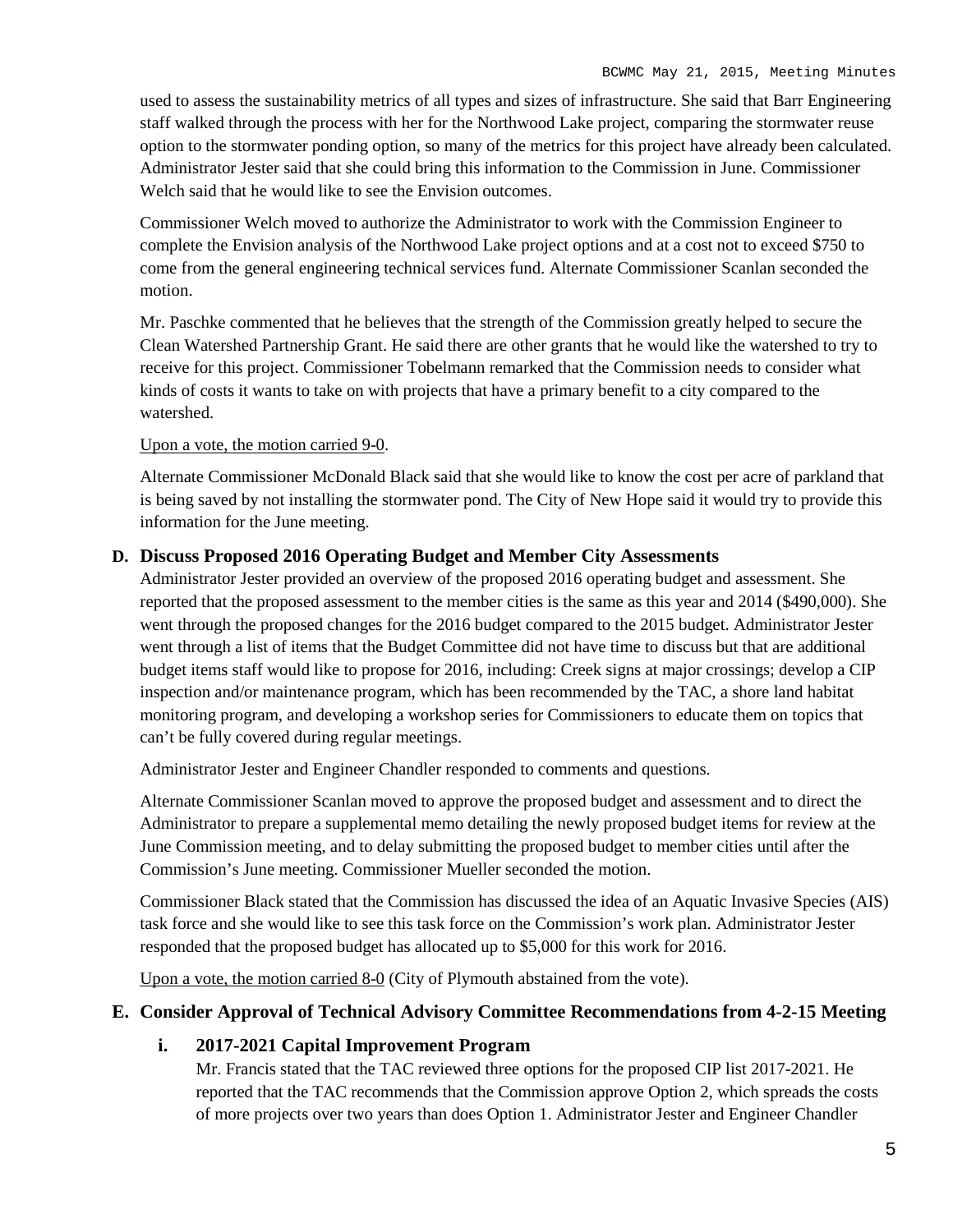responded to questions. Commissioner Black moved to approve the 2017-2021 CIP, Option 2. Alternate Commissioner Scanlan seconded the motion. Upon a vote, the motion carried 9-0.

# **ii. Timing for Study of Flood Control Project Rehab & Replacement Responsibilities & Funding**

Mr. Francis reported that the TAC recommends the Commission begin this study in 2015 with funds from the Long Term Maintenance Fund. Engineer Chandler noted that she expects most of the work for the study to be completed through a series of TAC meetings and would involve Commission Engineer Kremer and Legal Counsel LeFevere. Commissioner Black moved to authorize starting this project at a cost not to exceed \$15,000 and for those funds to first be taken from the Operating Budget and second from the Long-term Maintenance budget. Alternate Commissioner Scanlan seconded the motion. Upon a vote, the motion carried 9-0.

# **F. Consider Approval of 2014 Annual Report**

Commissioner Welch moved approval and distribution of the annual report. Commissioner Black seconded the motion. Upon a vote, the motion carried 9-0. Commissioner Welch asked that the report's executive summary be posted as a separate document on the Commission website.

# **7. COMMUNICATIONS**

- **A. Administrator:** Administrator Jester noted her communications in the written Administrator's report.
- **B. Chair:** No Chair Communications
- **C. Commissioners:**
	- **i.** Commissioner Welch reported that another version of watershed consolidation legislation has been introduced, which could consolidate the Hennepin County watersheds into three organizations: North, Middle, and South. He said there has been discussion about convening a group of Hennepin County watershed organizations to discuss this issue. He suggested that Administrator Jester participate on behalf of the Commission and perhaps a commissioner would be interested in participating as well. Commissioner Black suggested that the Commission discuss this issue at a future meeting.
	- **ii.** Commissioner Welch announced that the Waters of the United States rule will come out soon regarding the definition of federal jurisdiction over surface waters.
	- **iii.** Commissioner Black reported that the Plymouth City Council met regarding the Medicine Lake water level study that the City of Plymouth and the City of Medicine Lake proposed to share. She said that the Plymouth City Council is not currently in favor of the City of Plymouth moving forward with this study.
- **D. TAC Members:** Mr. Oliver reported that the Twin Lake alum treatment had occurred earlier that week and went well.
- **E. Committees:** Administrator Jester noted that the Education Committee met to kick-off the website redesign project.

# **F. Legal Counsel:**

**i.** Attorney LeFevere announced that his firm is throwing his retirement party in June, and he described